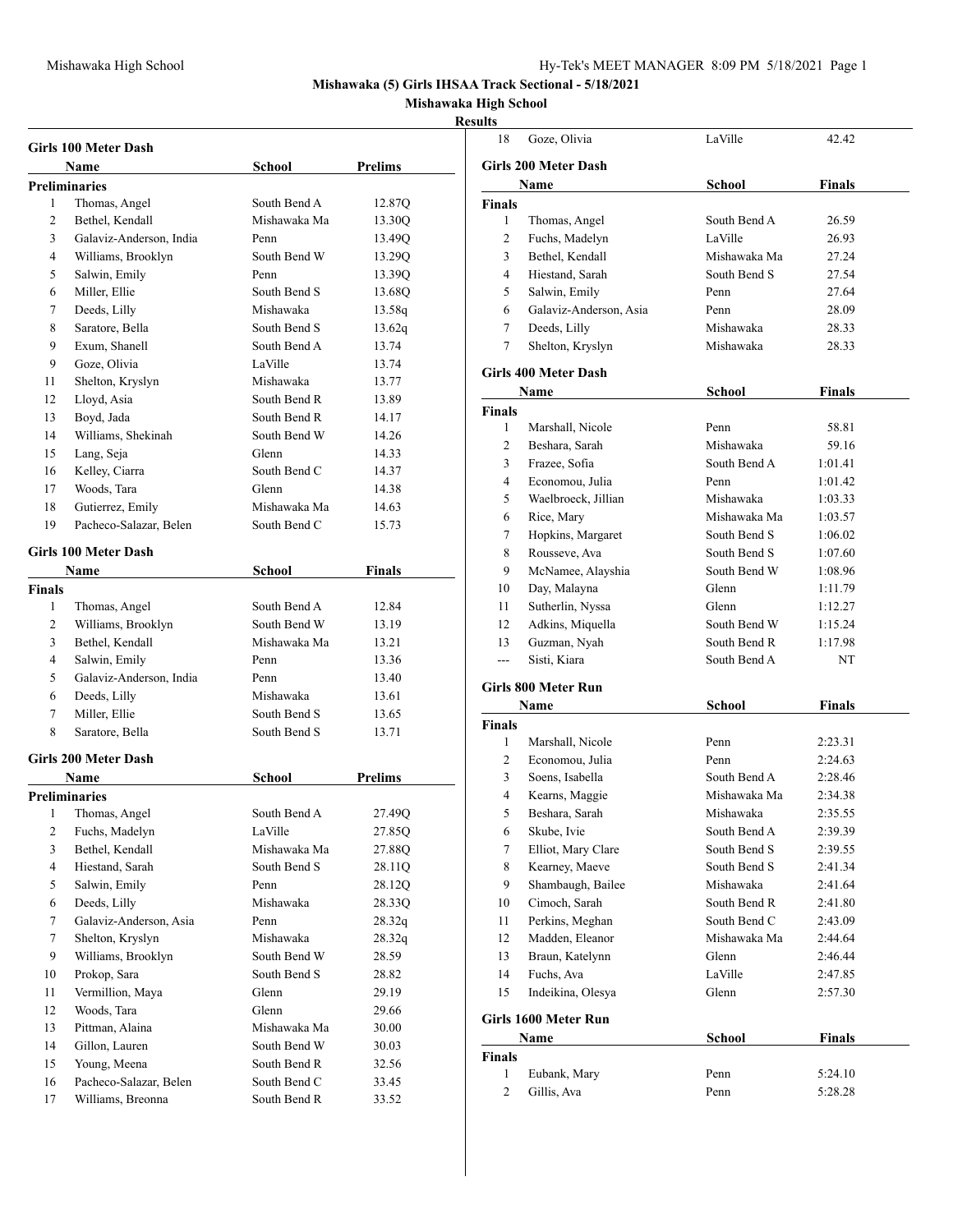**Mishawaka (5) Girls IHSAA Track Sectional - 5/18/2021**

**Mishawaka High School**

## **Resul**

|                | Finals  (Girls 1600 Meter Run) |               |               |
|----------------|--------------------------------|---------------|---------------|
|                | Name                           | School        | <b>Finals</b> |
| 3              | Kearney, Maeve                 | South Bend S  | 5:28.58       |
| $\overline{4}$ | Kearns, Maggie                 | Mishawaka Ma  | 5:34.66       |
| 5              | Collins, Tess                  | South Bend S  | 5:46.10       |
| 6              | Braun, Katelynn                | Glenn         | 5:48.91       |
| 7              | Cimoch, Sarah                  | South Bend R  | 5:56.84       |
| 8              | Lawwill, Lexi                  | South Bend A  | 5:57.10       |
| 9              | Indeikina, Olesya              | Glenn         | 6:05.77       |
| 10             | Perkins, Meghan                | South Bend C  | 6:07.14       |
| 11             | Purcell, Olivia                | South Bend A  | 6:12.58       |
| 12             | Havera, Jamie                  | LaVille       | 6:43.37       |
| 13             | Keb, Taylor                    | LaVille       | 6:54.07       |
|                | Girls 3200 Meter Run           |               |               |
|                | Name                           | School        | <b>Finals</b> |
| Finals         |                                |               |               |
| 1              | Smith, Julie                   | Penn          | 11:45.18      |
| 2              | Makowski, Haley                | Penn          | 12:16.19      |
| 3              | Kintzele, Alexis               | South Bend S  | 12:35.94      |
| $\overline{4}$ | Borger, Anna                   | South Bend C  | 12:38.45      |
| 5              | Williams, Rachel               | Mishawaka     | 12:40.63      |
| 6              | Tomasek, Deirdre               | Mishawaka Ma  | 12:44.87      |
| 7              | Lawwill, Lexi                  | South Bend A  | 12:47.97      |
| 8              | Scott, Natalie                 | Mishawaka     | 12:59.88      |
| 9              | Vermillion, Haley              | Glenn         | 13:02.89      |
| 10             | Hlawacz, Alyxandra             | South Bend C  | 13:11.20      |
| 11             | McGuire, Kiley                 | South Bend S  | 13:11.33      |
| 12             | Lang, Eliana                   | Glenn         | 13:29.21      |
| 13             | Packard, Delaney               | South Bend A  | 13:54.85      |
|                | <b>Girls 100 Meter Hurdles</b> |               |               |
|                | Name                           | <b>School</b> | Prelims       |
|                | <b>Preliminaries</b>           |               |               |
| 1              | Robinson, DaiJza               | Mishawaka     | 16.74Q        |
| 1              | Delinski, Cecilia              | Glenn         | 16.74Q        |
| 3              | Douglas, Kayla                 | South Bend A  | 16.87Q        |
| 4              | Frick, Ella                    | South Bend S  | 16.79Q        |
| 5              | Petsche, Anna                  | South Bend S  | 17.10Q        |
| 6              | Burroughs, Zemirah             | Mishawaka     | 17.96Q        |
| 7              | Wheet, Mary                    | Penn          | 17.59q        |
| 8              | Edison, Lauren                 | LaVille       | 18.12q        |
| 9              | Skube, Addison                 | South Bend A  | 18.16         |
| 10             | George, Dana                   | Penn          | 18.33         |
| 11             | Romer, Sophia                  | Glenn         | 18.44         |
| 12             | Weyers, Adrienne               | Mishawaka Ma  | 18.51         |
| 13             | Portolese, Abby                | Mishawaka Ma  | 19.58         |
| 14             | Brown, Tattyana                | South Bend R  | 19.70         |
| 15             | Bueno, Lylianah                | South Bend R  | 20.51         |
| 16             | Garcia, Myra                   | LaVille       | 21.15         |
|                | <b>Girls 100 Meter Hurdles</b> |               |               |
|                | Name                           | School        | Finals        |
| Finals         |                                |               |               |
| 1              | Delinski, Cecilia              | Glenn         | 15.98         |
| 2              | Frick, Ella                    | South Bend S  | 16.48         |

| Robinson, DaiJza                         | Mishawaka                                                                                                                                                                                                                                                                                                                                                                                                                                    | 16.72                                                                                                                                                                    |
|------------------------------------------|----------------------------------------------------------------------------------------------------------------------------------------------------------------------------------------------------------------------------------------------------------------------------------------------------------------------------------------------------------------------------------------------------------------------------------------------|--------------------------------------------------------------------------------------------------------------------------------------------------------------------------|
| Douglas, Kayla                           | South Bend A                                                                                                                                                                                                                                                                                                                                                                                                                                 | 16.76                                                                                                                                                                    |
|                                          | South Bend S                                                                                                                                                                                                                                                                                                                                                                                                                                 | 16.77                                                                                                                                                                    |
|                                          |                                                                                                                                                                                                                                                                                                                                                                                                                                              | 17.32                                                                                                                                                                    |
|                                          | Mishawaka                                                                                                                                                                                                                                                                                                                                                                                                                                    | 18.12                                                                                                                                                                    |
|                                          | LaVille                                                                                                                                                                                                                                                                                                                                                                                                                                      | 18.25                                                                                                                                                                    |
|                                          |                                                                                                                                                                                                                                                                                                                                                                                                                                              |                                                                                                                                                                          |
| Name                                     |                                                                                                                                                                                                                                                                                                                                                                                                                                              | <b>Finals</b>                                                                                                                                                            |
|                                          |                                                                                                                                                                                                                                                                                                                                                                                                                                              |                                                                                                                                                                          |
|                                          | Glenn                                                                                                                                                                                                                                                                                                                                                                                                                                        | 46.37                                                                                                                                                                    |
|                                          | Mishawaka                                                                                                                                                                                                                                                                                                                                                                                                                                    | 48.69                                                                                                                                                                    |
|                                          | South Bend S                                                                                                                                                                                                                                                                                                                                                                                                                                 | 48.72                                                                                                                                                                    |
|                                          | South Bend S                                                                                                                                                                                                                                                                                                                                                                                                                                 | 48.92                                                                                                                                                                    |
|                                          |                                                                                                                                                                                                                                                                                                                                                                                                                                              | 49.41                                                                                                                                                                    |
|                                          |                                                                                                                                                                                                                                                                                                                                                                                                                                              | 50.32                                                                                                                                                                    |
|                                          | South Bend A                                                                                                                                                                                                                                                                                                                                                                                                                                 | 51.61                                                                                                                                                                    |
|                                          |                                                                                                                                                                                                                                                                                                                                                                                                                                              | 52.26                                                                                                                                                                    |
|                                          |                                                                                                                                                                                                                                                                                                                                                                                                                                              | 53.34                                                                                                                                                                    |
|                                          |                                                                                                                                                                                                                                                                                                                                                                                                                                              | 54.17                                                                                                                                                                    |
|                                          |                                                                                                                                                                                                                                                                                                                                                                                                                                              | 55.62                                                                                                                                                                    |
|                                          |                                                                                                                                                                                                                                                                                                                                                                                                                                              | 56.35                                                                                                                                                                    |
|                                          |                                                                                                                                                                                                                                                                                                                                                                                                                                              | 56.43                                                                                                                                                                    |
|                                          |                                                                                                                                                                                                                                                                                                                                                                                                                                              | 57.74                                                                                                                                                                    |
|                                          |                                                                                                                                                                                                                                                                                                                                                                                                                                              | 1:00.36                                                                                                                                                                  |
|                                          |                                                                                                                                                                                                                                                                                                                                                                                                                                              |                                                                                                                                                                          |
| Girls 4x100 Meter Relay                  |                                                                                                                                                                                                                                                                                                                                                                                                                                              |                                                                                                                                                                          |
| Team                                     | Relay                                                                                                                                                                                                                                                                                                                                                                                                                                        | Finals                                                                                                                                                                   |
| <b>Finals</b>                            |                                                                                                                                                                                                                                                                                                                                                                                                                                              |                                                                                                                                                                          |
| South Bend Adams                         | A                                                                                                                                                                                                                                                                                                                                                                                                                                            | 49.84                                                                                                                                                                    |
| 1) Sisti, Kiara                          | 2) Frazee, Sofia                                                                                                                                                                                                                                                                                                                                                                                                                             |                                                                                                                                                                          |
| 3) Thomas, Angel                         | 4) Zyniewicz, Adele                                                                                                                                                                                                                                                                                                                                                                                                                          |                                                                                                                                                                          |
| Penn                                     | A                                                                                                                                                                                                                                                                                                                                                                                                                                            | 51.28                                                                                                                                                                    |
|                                          |                                                                                                                                                                                                                                                                                                                                                                                                                                              |                                                                                                                                                                          |
| 3) Galaviz-Anderson, Asia                | 4) Szabo, Kennedy                                                                                                                                                                                                                                                                                                                                                                                                                            |                                                                                                                                                                          |
|                                          | A                                                                                                                                                                                                                                                                                                                                                                                                                                            | 51.59                                                                                                                                                                    |
|                                          |                                                                                                                                                                                                                                                                                                                                                                                                                                              |                                                                                                                                                                          |
| 1) Toothaker, Stella                     | 2) Petsche, Anna                                                                                                                                                                                                                                                                                                                                                                                                                             |                                                                                                                                                                          |
| 3) Miller, Ellie                         | 4) Frick, Ella                                                                                                                                                                                                                                                                                                                                                                                                                               |                                                                                                                                                                          |
| Mishawaka                                | A                                                                                                                                                                                                                                                                                                                                                                                                                                            | 52.58                                                                                                                                                                    |
| 1) Slabaugh, Mariah                      | 2) Burroughs, Zemirah                                                                                                                                                                                                                                                                                                                                                                                                                        |                                                                                                                                                                          |
| 3) Radecki, Abigail                      | 4) Shelton, Kryslyn                                                                                                                                                                                                                                                                                                                                                                                                                          |                                                                                                                                                                          |
| South Bend Washington                    | A                                                                                                                                                                                                                                                                                                                                                                                                                                            | 52.97                                                                                                                                                                    |
| 1) Tyes, Aryanna                         | 2) Gillon, Lauren                                                                                                                                                                                                                                                                                                                                                                                                                            |                                                                                                                                                                          |
| 3) McNamee, Alayshia                     | 4) Williams, Shekinah                                                                                                                                                                                                                                                                                                                                                                                                                        |                                                                                                                                                                          |
| South Bend Riley                         | A                                                                                                                                                                                                                                                                                                                                                                                                                                            | 53.79                                                                                                                                                                    |
| 1) Young, Meena                          | 2) Williams, Breonna                                                                                                                                                                                                                                                                                                                                                                                                                         |                                                                                                                                                                          |
| 3) Brown, Tattyana                       | 4) Fielder, Ahsaunta                                                                                                                                                                                                                                                                                                                                                                                                                         |                                                                                                                                                                          |
| Glenn                                    | A                                                                                                                                                                                                                                                                                                                                                                                                                                            | 54.69                                                                                                                                                                    |
| 1) Woods, Tara                           | 2) Minnick, Sophie                                                                                                                                                                                                                                                                                                                                                                                                                           |                                                                                                                                                                          |
| 3) Ziolkowski, Gabriella                 | 4) Lang, Seja                                                                                                                                                                                                                                                                                                                                                                                                                                |                                                                                                                                                                          |
| Mishawaka Marian                         | A                                                                                                                                                                                                                                                                                                                                                                                                                                            | 55.85                                                                                                                                                                    |
| 1) Rivero, Carolyn<br>3) Pittman, Alaina | 2) Gutierrez, Emily<br>4) Bethel, Kendall                                                                                                                                                                                                                                                                                                                                                                                                    |                                                                                                                                                                          |
|                                          | Petsche, Anna<br>Wheet, Mary<br>Burroughs, Zemirah<br>Edison, Lauren<br><b>Girls 300 Meter Hurdles</b><br><b>Finals</b><br>Delinski, Cecilia<br>Robinson, DaiJza<br>Frick, Ella<br>Petsche, Anna<br>Wheet, Mary<br>Fozkos, Carrie<br>Skube, Addison<br>Clyde, Evelyn<br>Edison, Lauren<br>Bueno, Lylianah<br>Romer, Sophia<br>Weyers, Adrienne<br>Portolese, Abby<br>Cooper, Karinne<br>Garcia, Myra<br>1) Brodzinski, Fiona<br>South Bend S | Penn<br>School<br>Penn<br>Mishawaka<br>Penn<br>LaVille<br>South Bend R<br>Glenn<br>Mishawaka Ma<br>Mishawaka Ma<br>South Bend C<br>LaVille<br>2) Galaviz-Anderson, India |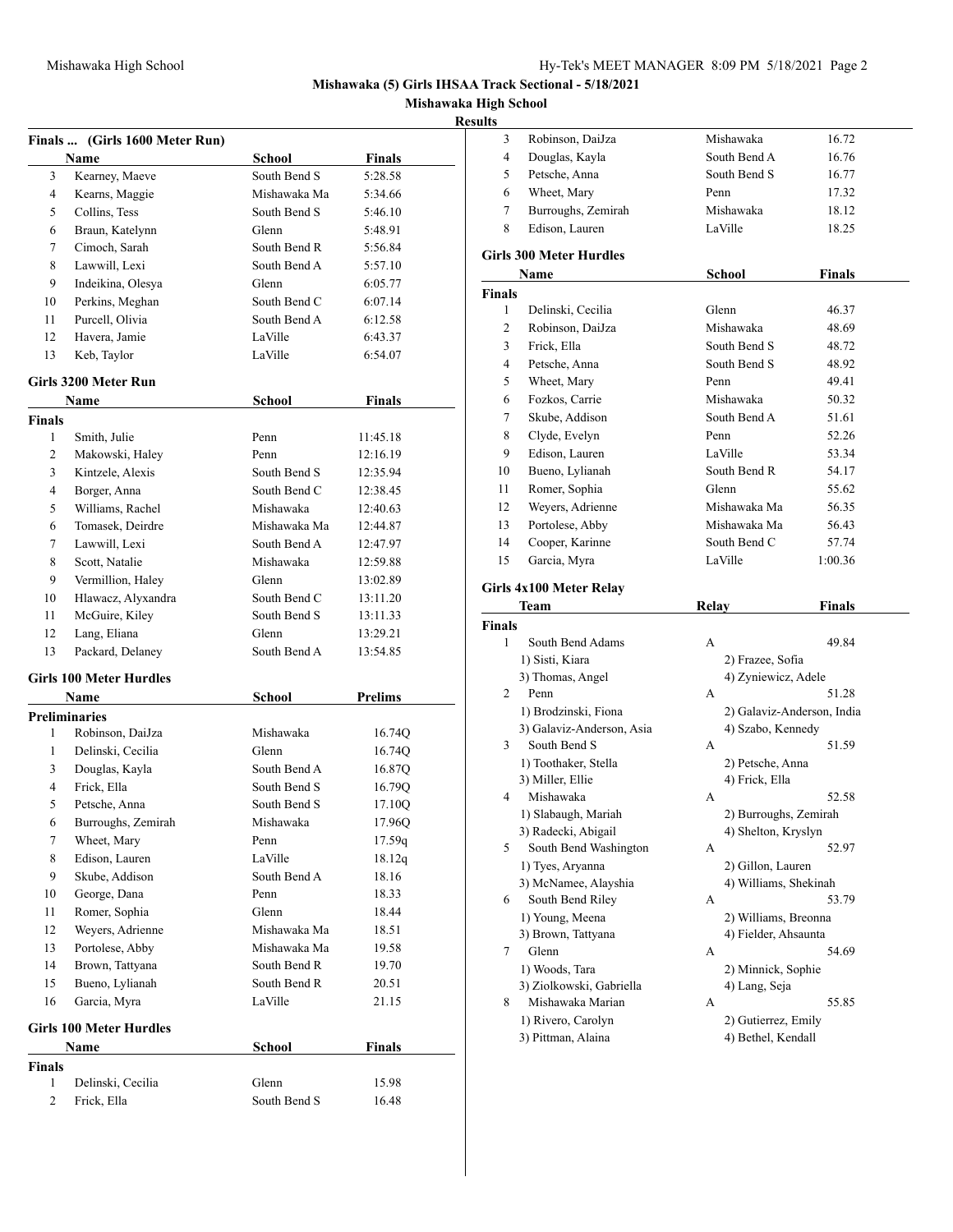**Girls High Jump**

**Finals**

3 Douglas, Kayla South Bend A 4-10.00 4 Fuchs, Madelyn LaVille 4-10.00

**Mishawaka (5) Girls IHSAA Track Sectional - 5/18/2021**

# **Mishawaka High School**

### **Results**

|                | Girls 4x400 Meter Relay  |                     |                           |
|----------------|--------------------------|---------------------|---------------------------|
|                | Team                     | <b>Relay</b>        | <b>Finals</b>             |
| <b>Finals</b>  |                          |                     |                           |
| 1              | Penn                     | A                   | 4:07.44                   |
|                | 1) Gillis, Ava           | 2) Eubank, Mary     |                           |
|                | 3) Marshall, Nicole      |                     | 4) Love, Keotave Gigi     |
| 2              | Mishawaka                | A                   | 4:09.31                   |
|                | 1) Slabaugh, Mariah      |                     | 2) Waelbroeck, Jillian    |
|                | 3) Burroughs, Zemirah    |                     | 4) Robinson, DaiJza       |
| 3              | South Bend Adams         | A                   | 4:10.41                   |
|                | 1) Sisti, Kiara          | 2) Frazee, Sofia    |                           |
|                | 3) Thomas, Angel         |                     | 4) Zyniewicz, Adele       |
| $\overline{4}$ | LaVille                  | A                   | 4:22.20                   |
|                | 1) Leonhard, Abigail     |                     | 2) Kwiatkowski, London    |
|                | 3) Beehler, Rebekah      | 4) Fuchs, Madelyn   |                           |
| 5              | South Bend S             | A                   | 4:25.60                   |
|                | 1) Kearney, Maeve        | 2) Rousseve, Ava    |                           |
|                | 3) Petsche, Anna         | 4) Frick, Ella      |                           |
| 6              | Glenn                    | A                   | 4:44.23                   |
|                | 1) Woods, Tara           |                     | 2) Minnick, Sophie        |
|                | 3) Delinski, Cecilia     | 4) Day, Malayna     |                           |
| 7              | South Bend Riley         | A                   | 4:56.16                   |
|                | 1) Soto, Alexia          | 2) Cimoch, Sarah    |                           |
|                | 3) Whitmer, Margaret     | 4) Liddell, Kamille |                           |
| 8              | South Bend Clay          | A                   | 5:09.63                   |
|                | 1) Hlawacz, Alyxandra    |                     | 2) Pacheco-Salazar, Belen |
|                | 3) Borger, Anna          |                     | 4) Cooper, Karinne        |
|                |                          |                     |                           |
|                | Girls 4x800 Meter Relay  |                     |                           |
|                | Team                     | Relay               | Finals                    |
| <b>Finals</b>  |                          |                     |                           |
| 1              | Penn                     | A                   | 9:38.71                   |
|                | 1) Gillis, Ava           | 2) Eubank, Mary     |                           |
|                | 3) Marshall, Nicole      | 4) Smith, Julie     |                           |
| 2              | South Bend S             | A                   | 10:12.41                  |
|                | 1) Collins, Tess         | 2) Kearney, Maeve   |                           |
|                | 3) McGuire, Kiley        | 4) Rousseve, Ava    |                           |
| 3              | Mishawaka Marian         | A                   | 10:13.99                  |
|                | 1) Tomasek, Deirdre      |                     | 2) Legge, Samantha        |
|                | 3) Williams, Mary        | 4) Kearns, Maggie   |                           |
| $\overline{4}$ | Mishawaka                | A                   | 10:49.32                  |
|                | 1) Buraczewski, Madeline | 2) Scott, Natalie   |                           |
|                | 3) Williams, Rachel      | 4) Flick, Abrielle  |                           |
| 5              | South Bend Adams         | A                   | 11:10.32                  |
|                | 1) Sisti, Kiara          | 2) Lawwill, Lexi    |                           |
|                | 3) Packard, Delaney      | 4) Purcell, Olivia  |                           |
|                |                          |                     |                           |

6 LaVille A 12:20.12 1) Fuchs, Ava 2) Keb, Taylor 3) Havera, Jamie 4) Garcia, Myra

**Name School Finals**

1 Yewchuk, Paige Penn 5-01.00 2 Szabo, Kennedy Penn 5-01.00

| 5              | Knip, Emma              | Mishawaka     | 4-10.00        |  |
|----------------|-------------------------|---------------|----------------|--|
| 6              | Vermillion, Maya        | Glenn         | 4-08.00        |  |
| 7              | Platz, Madison          | Glenn         | 4-08.00        |  |
| 8              | Sutherland, Reese       | Mishawaka     | 4-06.00        |  |
| ---            | Mazurek, Grace          | South Bend S  | NH             |  |
| ---            | Clark-Johnson, Lily     | South Bend S  | NΗ             |  |
| $---$          | McNamee, Alayshia       | South Bend W  | NΗ             |  |
| $---$          | Williams, Breonna       | South Bend R  | NH             |  |
| ---            | Portolese, Abby         | Mishawaka Ma  | NΗ             |  |
| ---            | Boyd, Jada              | South Bend R  | NΗ             |  |
|                |                         |               |                |  |
|                | <b>Girls Pole Vault</b> |               |                |  |
|                | Name                    | <b>School</b> | <b>Finals</b>  |  |
| <b>Finals</b>  |                         |               |                |  |
| 1              | Bagarus, Holly          | Mishawaka     | 10-06.00       |  |
| 2              | Shide, Claire           | Mishawaka     | 9-06.00        |  |
| 3              | Berente, Tessa          | South Bend S  | 9-06.00        |  |
| $\overline{4}$ | Ditmer, Grace           | Penn          | 9-00.00        |  |
| 5              | Bedient, Emerson        | Penn          | 8-06.00        |  |
| 5              | Weyers, Adrienne        | Mishawaka Ma  | 8-06.00        |  |
| 7              | Hensell, Katie          | South Bend A  | 8-06.00        |  |
| 8              | Curtis, Avery           | South Bend A  | 8-00.00        |  |
| 9              | Tubbs, Maddy            | South Bend S  | 8-00.00        |  |
| ---            | Leonhard, Abigail       | LaVille       | NH             |  |
| $---$          | Kilgore-Ivory, Kaelynn  | Mishawaka Ma  | NH             |  |
| ---            | Whitmer, Margaret       | South Bend R  | NH             |  |
|                | <b>Girls Long Jump</b>  |               |                |  |
|                |                         |               |                |  |
|                |                         |               |                |  |
|                | Name                    | School        | <b>Prelims</b> |  |
|                | <b>Preliminaries</b>    |               |                |  |
| 1              | Galaviz-Anderson, India | Penn          | $16-07.75q$    |  |
| 2              | Slabaugh, Mariah        | Mishawaka     | $16-07.50q$    |  |
| 3              | Saratore, Bella         | South Bend S  | $16-07.00q$    |  |
| $\overline{4}$ | Delinski, Cecilia       | Glenn         | $16-02.00q$    |  |
| 4              | Brown, Tattyana         | South Bend R  | $16-02.00q$    |  |
| 6              | Fozkos, Carrie          | Mishawaka     | $15-10.25q$    |  |
| 7              | Goze, Olivia            | LaVille       | $15-03.75q$    |  |
| 8              | Kilgore-Ivory, Kaelynn  | Mishawaka Ma  | $15-01.50q$    |  |
| 9              | Lang, Seja              | Glenn         | $15-00.25q$    |  |
| 10             | Miller, Ellie           | South Bend S  | 14-10.50       |  |
| 11             | Fuchs, Ava              | LaVille       | 14-08.75       |  |
| 12             | Frazee, Sofia           | South Bend A  | 14-04.50       |  |
| 13             | Boyd, Jada              | South Bend R  | 14-03.50       |  |
| 14             | Macon, Makenley         | South Bend A  | 14-02.00       |  |
| 15             | Sanders, Sydney         | Penn          | 13-11.00       |  |
| 15             | Portolese, Abby         | Mishawaka Ma  | 13-11.00       |  |
| 15             | Kelley, Ciarra          | South Bend C  | 13-11.00       |  |
|                | <b>Girls Long Jump</b>  |               |                |  |
|                | Name                    | <b>School</b> | Finals         |  |
| Finals         |                         |               |                |  |
| 1              | Galaviz-Anderson, India | Penn          | 17-07.00       |  |
| $\overline{c}$ | Saratore, Bella         | South Bend S  | 17-01.00       |  |
| 3              | Slabaugh, Mariah        | Mishawaka     | 16-07.50       |  |